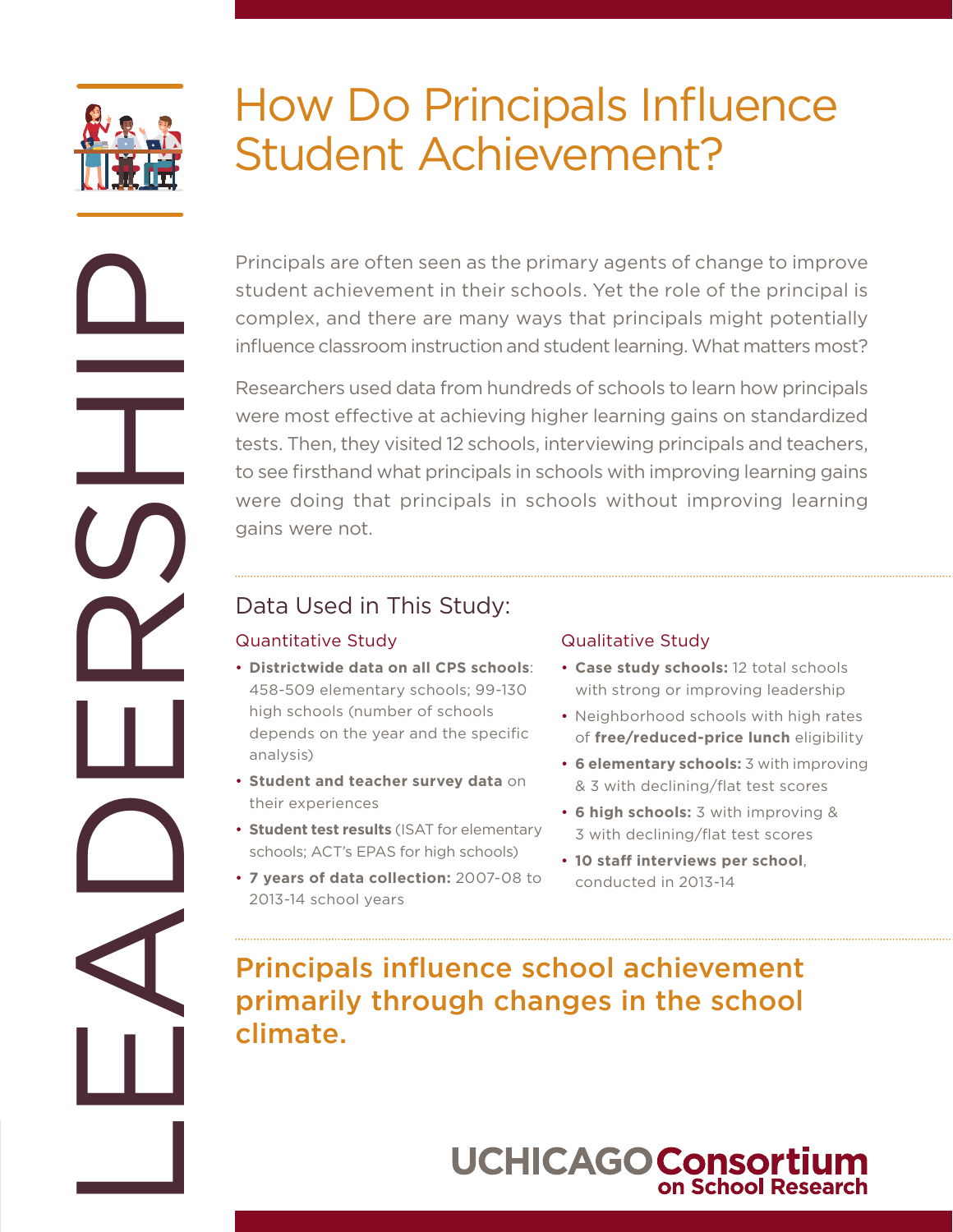## Research Findings

**1**

Principals Most Influenced Student Learning by Fostering Strong Learning Climates

Strong learning climates are defined as safe, supportive environments with high, consistent, and<br>
Sclear expectations for students. Other principal-led school initiatives that are associated with improving schools—such as teachers' professional development, program alignment, and engagement with parents—matter for student achievement to the extent that they facilitate a strong school climate. But ultimately, districtwide data showed that a strong school climate is most important for achievement growth. Even among schools that start out with safe climates or high achievement, further improvements in school climate are associated with higher achievement gains.

### Interviews in schools with strong learning gains showed what a strong climate means in practice:

- School staff hold each other accountable for the success of all students in the school, not just in their own classrooms. This accountability comes with support and capacity-building, so that all teachers can reach their shared goals.
- Staff members at multiple levels continually examine student data of various types-including behavior, attendance, grades, student work, test scores, and other assessments. Together they examine data on individual students and on groups of students (by teacher, by department/grade, and school-wide) to see if they are reaching their goals.
- Adults believe that high expectations for students' behaviors and academic outcomes are equally important and mutually reinforcing.
- Expectations are consistent. For example, teachers are trained in one consistent framework

or approach to behavior management and are committed to using it. Administrators are also consistent in their treatment of behavior issues. The result is that adults in the school know what to expect from each other, and they support each other to create clear expectations of students.

• Systems of student support are universal and opt-out instead of opt-in. It is not up to students to seek out support. In schools where support is not universal, some teachers may offer to help students after class, but it is up to teachers to decide to offer it, and up to students to decide to utilize it. In schools with universal supports, on the other hand, all students who need help receive assistance through school-wide strategies that are consistent and predictable across all teachers. For example, teachers may coordinate lunchtime tutoring for shared subjects and sign students up automatically if they need to catch-up or improve their grade.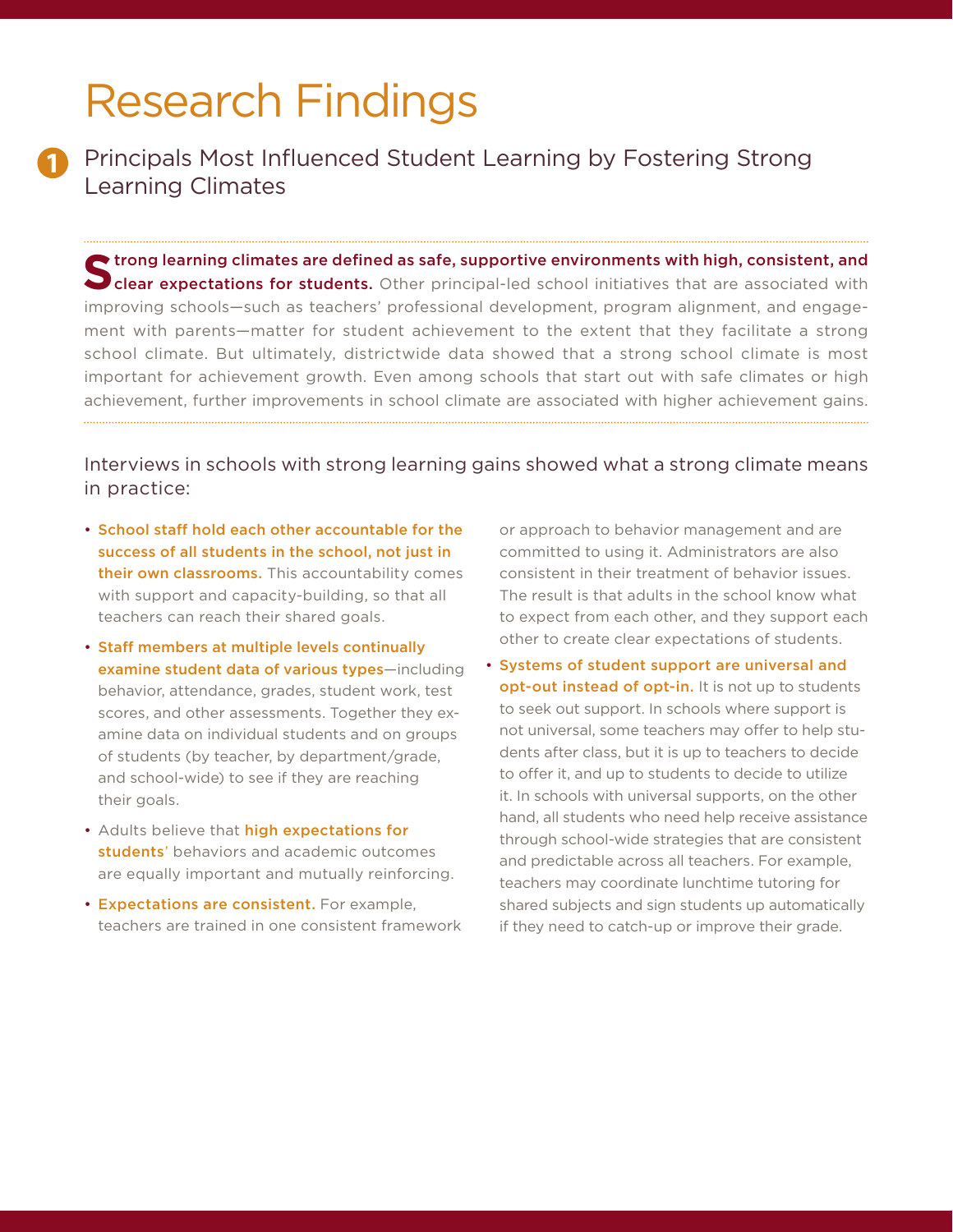## **2**

## Principals Created a Strong Learning Climate by Supporting Teacher Leadership around School-wide Goals



istrictwide data showed that teacher leadership was a critical mechanism through which principals established a strong school climate.

Interviews showed what robust teacher leadership that fosters strong school climate looks like in practice:

- Teachers work together to find solutions to common problems. Teachers know how their work contributes to overall school goals. They are accountable to each other and take collective ownership.
- Teachers' meeting time is used for a planned purpose, aligned with goals of the school, such as monitoring student progress and planning student-specific supports.
- Principals support teacher teams. Principals maintain a collective focus on school goals. They coordinate work within and across teams to facilitate collective efforts. They also make sure that solutions are shared and applied school-wide.